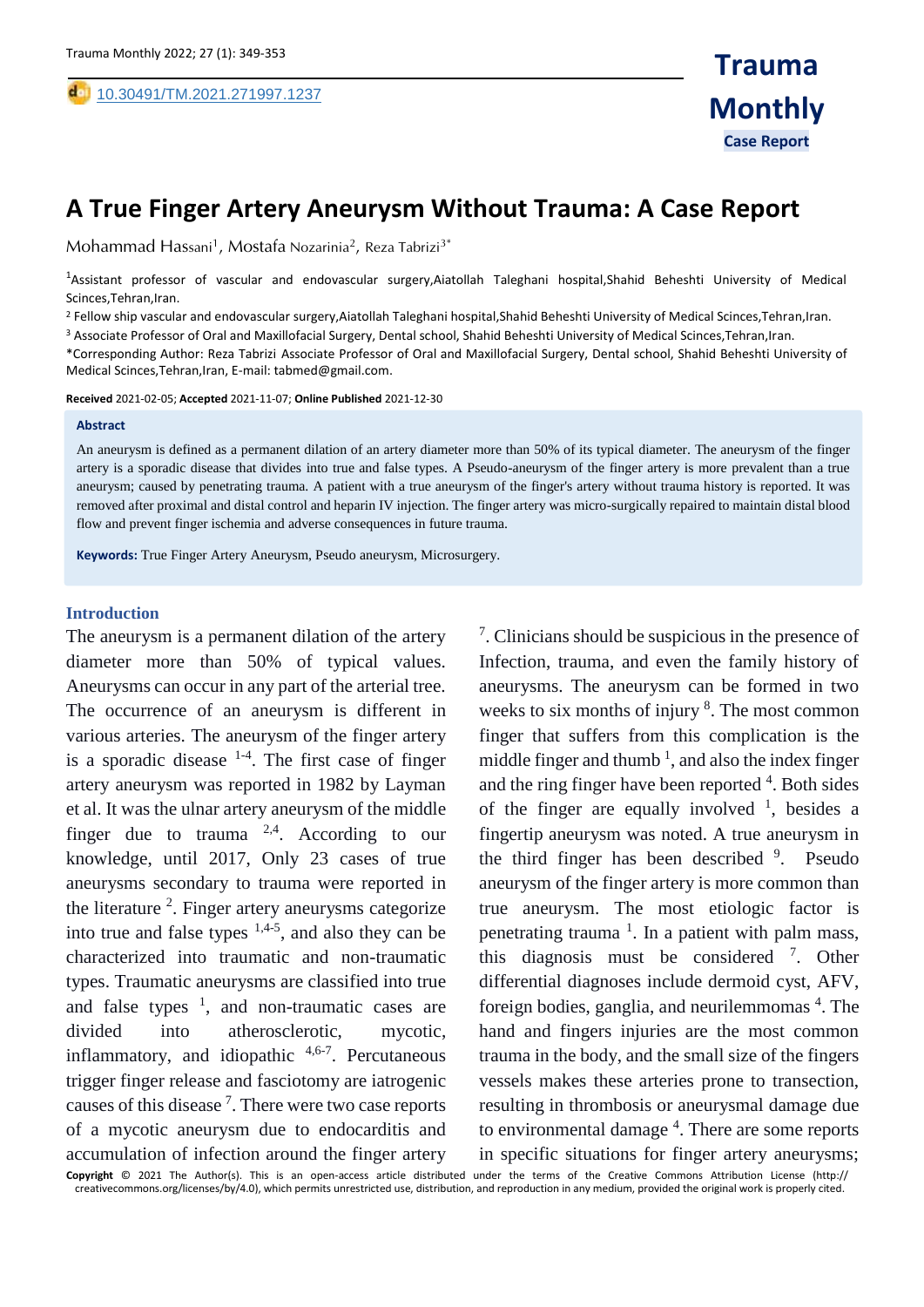for example, in the upper extremities of hemophilia patients, arterial aneurysms following catheterization in the forearm have been reported 8,10. The presence of any mass at the site of the previous catheterization should doubt this diagnosis <sup>10</sup>. Despite aneurysmal rupture not being reported in hand, there is a potential risk of bleeding due to superficial skin damage and aneurysm in daily activity  $10$ . In most cases, the disease is asymptomatic, and the most common manifestation is an elastic tender mass  $11$ . A local discomfort sensation is another complaint  $4,11$ , and also ischemic symptoms are rare when one of the fingers arteries is aneurysmal. Strong clinical suspicion is necessary for diagnosis, usually by imaging  $7,12-13$ (Table 1). Although a definite diagnosis is made during operation or after surgery with pathology (3,14). Treatment aims to eliminate the pain and prevent possible complications (bleeding)  $15$ . In this study, a patient with a true aneurysm of the finger's artery without trauma history was reported, which is a rare disease.

# **Case presentation**

A 59-year-old patient who is a shopkeeper was attended in a hospital clinic. He had a history of diabetes mellitus, elevated cholesterol, and coronary stenting. The chief complaint was a nontender mass of the right-hand 4th finger for a year with gradual growth. He did not report any past or recent history of trauma or infectious disease without any familial history

of the aneurysmatic disease. He was asymptomatic except for slight local discomfort when he pressed or pushed something with his hand. He did not have sensitivity or mobility impairment. On clinical examination, a round, soft, pulsatile mass was detected in the lateral aspect of the 4th finger. All peripheral pulses were palpable with no evidence of abnormal or augmented pulsatility or thrill. An ultrasound scan revealed a round mass measuring 15x8mm with high intensity and the pulsatile flow

inside and turbulence suggesting aneurysm or related with the proper digital artery. Preoperation angiography was done, and an aneurysm of the finger artery was revealed (Fig. 1,2). He was submitted for resection of the aneurysm under the wrist nerve block. An oblique incision was made, and the aneurysm was disclosed under careful dissection. An aneurysm was excised after proximal and distal control and intravenous heparin injection. The artery was primarily repaired because of weak medial finger artery and prophylaxis of acute ischemia. In the hospital, intravenous separated heparin was injected for two days and discharged by ASA pills. The patient remained asymptomatic with no signs of local recurrence six months after surgery. Histologic examination revealed a saccular aneurysmatic formation surrounded by papillary endothelial hyperplastic lesions.



Figure 1: Finger artery aneurysm by afferent and efferent arteries that explored at operation.



Figure 2:preoperation angiography revealed a giant finger artery aneurysm in the lateral side of the 4th finger and weak medial artery.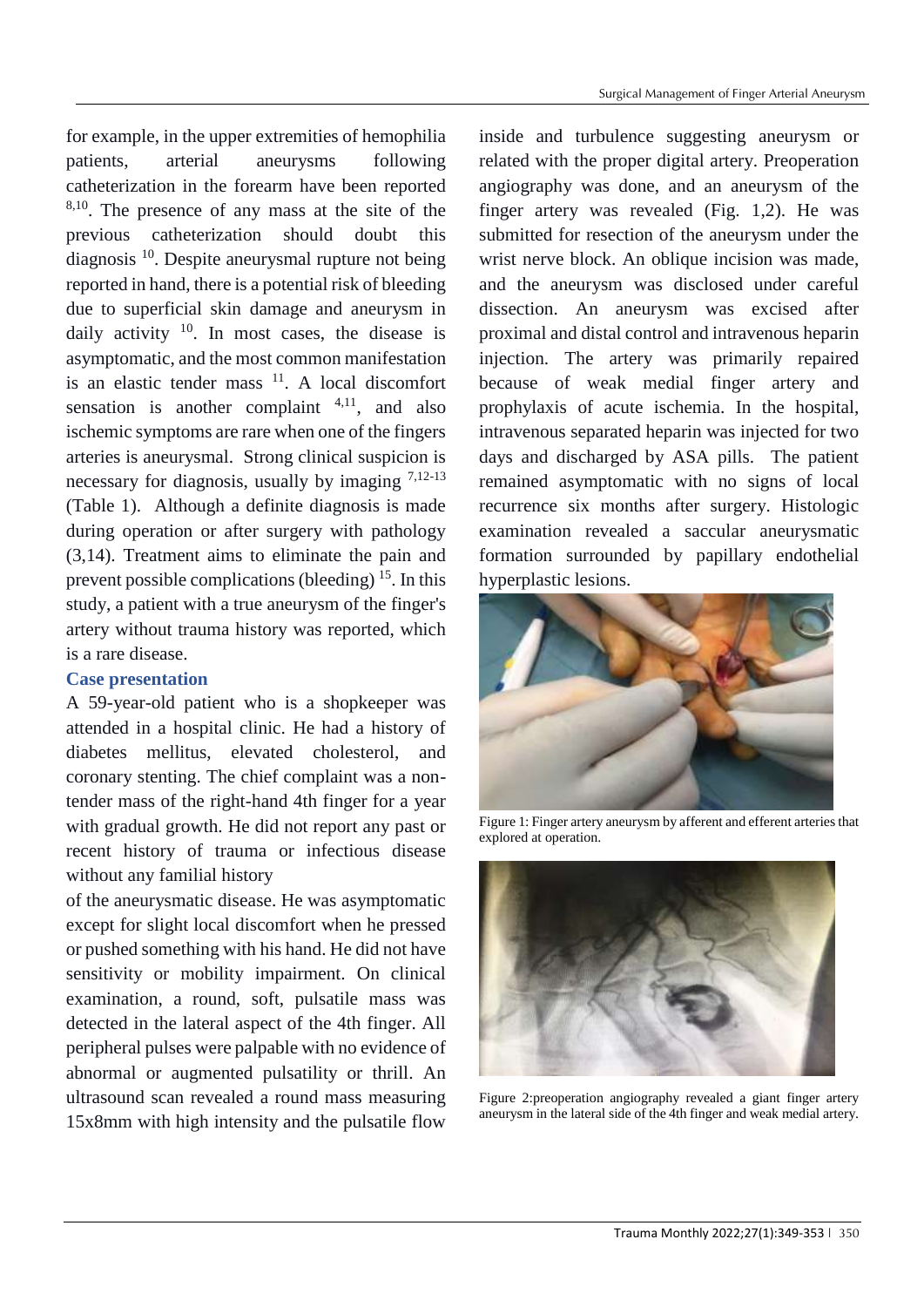| Author                                                                                                                                                                                                                                                                                                                                                                          | Year | $Age +$                   | <b>Mechanism of injury</b>    | <b>Imaging</b> | Location                                                 | <b>Presentation</b>                                                                       | Repair                                   |
|---------------------------------------------------------------------------------------------------------------------------------------------------------------------------------------------------------------------------------------------------------------------------------------------------------------------------------------------------------------------------------|------|---------------------------|-------------------------------|----------------|----------------------------------------------------------|-------------------------------------------------------------------------------------------|------------------------------------------|
|                                                                                                                                                                                                                                                                                                                                                                                 |      |                           |                               |                |                                                          |                                                                                           |                                          |
| Lee                                                                                                                                                                                                                                                                                                                                                                             | 2006 | gender<br>44 F            | Poor fitting wedding ring     | No imaging     | Ring finger                                              | Firm, tender, non-pulsatile<br>mass                                                       | $E + L$                                  |
| Taniguchi                                                                                                                                                                                                                                                                                                                                                                       | 2002 | 47 M                      | Radiographer                  | No imaging     | Thumb                                                    | mass, no sensory<br>compromise                                                            | $E+L$                                    |
| Adant                                                                                                                                                                                                                                                                                                                                                                           | 1994 | 55 M                      | Metal worker +<br>Haemophilia | No imaging     | Thumb                                                    | Severe pain and numbness<br>when trying to grasp objects,<br>present for 1.5 years        | $E + L$                                  |
| Trabulsy                                                                                                                                                                                                                                                                                                                                                                        | 1992 | $21 F$                    | Telephone operator            | No imaging     | Index<br>finger                                          | Painful, non-pulsatile<br>mass, loss of sensation,<br>reduced two-point<br>discrimination | $E + L$                                  |
| Yoshii                                                                                                                                                                                                                                                                                                                                                                          | 2000 | 29 M                      | Golfer                        | <b>MRI</b>     | Ring finger                                              | Non pulsatile,<br>tenderness<br>$mass + numbers on$<br>ulnar side of finger               | $E + L$                                  |
| Dangles                                                                                                                                                                                                                                                                                                                                                                         | 1984 | 46 M                      | US navy officer $+$ bowler    | No imaging     | Thumb                                                    | Painful mass                                                                              | $E + L$                                  |
| Turner                                                                                                                                                                                                                                                                                                                                                                          | 1984 | 52 F                      | Canteen assistant             | No imaging     | Ring finger                                              | Tender mass, + hypoaesthesia                                                              | $E + L$                                  |
| Layman                                                                                                                                                                                                                                                                                                                                                                          | 1982 | 38 M                      | Crush injury                  | No imaging     | Middle<br>finger                                         | Tender mass +<br>hypoaesthesia, 2 years<br>following injury                               | $E+L$                                    |
| Strauch                                                                                                                                                                                                                                                                                                                                                                         | 2004 | 32 F                      | No cause identified           | Angiography    | $5th$ finger                                             | Fusiform, pulsatile, blue<br>swelling                                                     | Excision +<br>reconstruction<br>with IVG |
| Lanzetta                                                                                                                                                                                                                                                                                                                                                                        | 1992 | 28 F                      | Volleyball player             | <b>DSA</b>     | Middle<br>finger $(x3)$<br>Superficial<br>palmar<br>arch | Tender, pulsatile mass +<br>digit 3 degrees cooler<br>than opposite hand                  | Conservative                             |
| Quintella                                                                                                                                                                                                                                                                                                                                                                       | 2019 | 60 M                      | No cause identified           | <b>MRA</b>     | Middle<br>finger                                         | Tender, pulsatile mass                                                                    | $E + L$                                  |
| Dean                                                                                                                                                                                                                                                                                                                                                                            | 2019 | 13 <sub>months</sub><br>М | Congenital                    | Angiography    | Second<br><b>CPDA</b>                                    | Enlarging, pulsatile mass                                                                 | $E + L$                                  |
| Tanaka                                                                                                                                                                                                                                                                                                                                                                          | 2005 | 2F                        | Congenital                    | Angiography    | Middle<br>finger                                         | Pulsatile swelling                                                                        | Excision +<br>reconstruction<br>with IVG |
| Vinnivombe                                                                                                                                                                                                                                                                                                                                                                      | 2019 | 44 M                      | Musician + Golfer             | <b>MRA</b>     | Second<br><b>CPDA</b>                                    | Swelling                                                                                  | $\mathbf{E}+\mathbf{L}$                  |
| Itoh                                                                                                                                                                                                                                                                                                                                                                            | 1992 | 8month<br>М               | Congenital                    | <b>USS</b>     | Third<br><b>CPDA</b>                                     | month history of<br>enlarging, pulsating<br>mass                                          | $E + L$                                  |
| MRA, magnetic resonance angiography; CTA, CT angiography; MRI, magnetic resonance imaging; USS, Ultrasound scan; DSA, digital subtraction<br>angiography; CPDA, common palmar digital artery; SPBRA, superficial palmar branch of the radial artery; $E + L$ , excision + ligation; $E + L + PA$ , excision<br>+ ligation + primary anastomosis; IVG, interposition vein graft. |      |                           |                               |                |                                                          |                                                                                           |                                          |

Table 1: True finger artery aneurysms that are reported.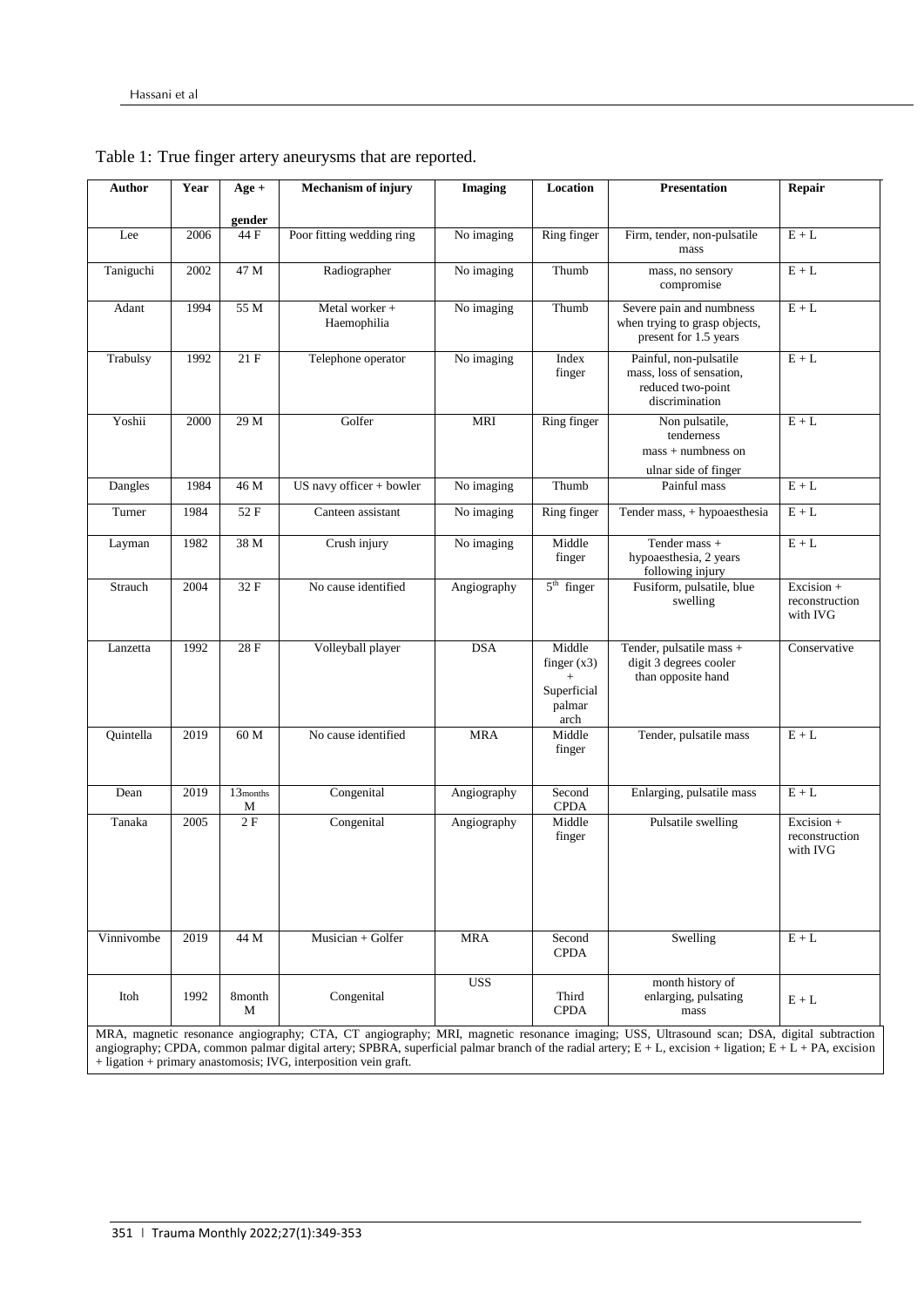# **Discussion**

Finger artery aneurysms are rare  $1,2,11$ , and the most common type is false aneurysms. The standard mechanism is penetrating trauma  $\frac{1}{1}$ . The reported patient had a true finger artery aneurysm in the forthright hand without correlation to trauma. Indeed, he had a rare type of aneurysm at the noncommon finger, which underwent microscopic primary reconstruction to maintain distal blood flow and prevent finger ischemia and its adverse consequences in possible future trauma. True aneurysms are often caused by chronic trauma from exercise or occupation  $1,3$ , although it has been reported due to trauma from the marriage ring. The reported case did not have any history of trauma. Despite the high prevalence of hand trauma, the low prevalence of finger artery aneurysms may be due to the small size of this artery  $16$ . According to Laplace's law, higher pressure is required to create an aneurysm in small arteries. A low prevalence of aneurysms in these arteries is due to the low pressure inside these arteries  $4,17$ . Furthermore, repeated trauma weakens the wall of these arteries and explains the mechanism of dilation. It is suggested that a recurrent blunt trauma or vibration is the primary cause of a finger artery aneurysm  $2$ . The rupture and bleeding from the finger artery aneurysm have not been documented <sup>16</sup>. However, any incision on the palpable mass of the palm without a proper diagnosis may lead to acute bleeding. Every surgeon should know this differential diagnosis to prevent bleeding. In most cases, the disease is initially asymptomatic, and the most common manifestation is an elastic tender mass. Despite the size of these arteries and the risk of thrombosis and spread of intra-aneurysm thrombosis to the distal, most patients complain of pain without any relation to the lumen openness and complain of sudden growth. We had no preoperative signs of ischemia, and after only two days in the hospital, heparin was prescribed and discharged without anticoagulant. Neurosensory disturbance due to pressure and pulsatile mass has been reported in 50% of cases. In irregular cases,

thrombosis inside the aneurysm results in nonpulsating mass 1,4. Some patients complain of local discomfort sensation <sup>3</sup> . Patients do not have ischemic signs in a single artery involvement. Ischemic symptoms Such as coldness, paresthesia, paleness, and lack of pulse are rarely reported  $<sup>1</sup>$ .</sup>

Angiography is the gold standard diagnostic procedure. Magnetic resonance imaging plays a significant role in the diagnosis of finger aneurysms <sup>1</sup>. An Extremity–specific coils in MRI are helpful in definitive diagnosis and rolled out of pathologic lesions <sup>1</sup> . The preoperative use of ultrasound provides an opportunity to operate with more awareness<sup> $1$ </sup>. In some centers, ultrasound is the first diagnostic procedure, and in the absence of ischemia symptoms, Magnetic resonance angiography is performed  $8$ . A plain X-ray does not help the diagnosis unless the bone involvement  $3$ . Treatment options include ligation and excision of the aneurysm or reconstruction due to insufficient collaterals <sup>8</sup>.

Types of treatment: ligation and excision of the aneurysm or reconstruction due to insufficient collaterals <sup>8</sup>. Reconstruction is indicated when arterial ligation impairs distal blood flow  $\frac{1}{1}$ , which should be detected in preoperative or intraoperative diagnostic procedures.

The indication for arterial preservation includes the following situations <sup>16</sup>.

1-The path is open in angiography

2-Lesions located proximal to the finger

3-Injury in workers who work by hand

4-young people

We aimed to preserve the anatomy as much as possible and avoid the consequences of ischemia in the future.

## **Conclusion**

The finger artery was micro-surgically repaired to maintain distal blood flow and prevent finger ischemia and adverse consequences in possible future trauma. Therefore, a digital artery aneurysm should be role outed with a precise preoperational assessment in every finger mass.